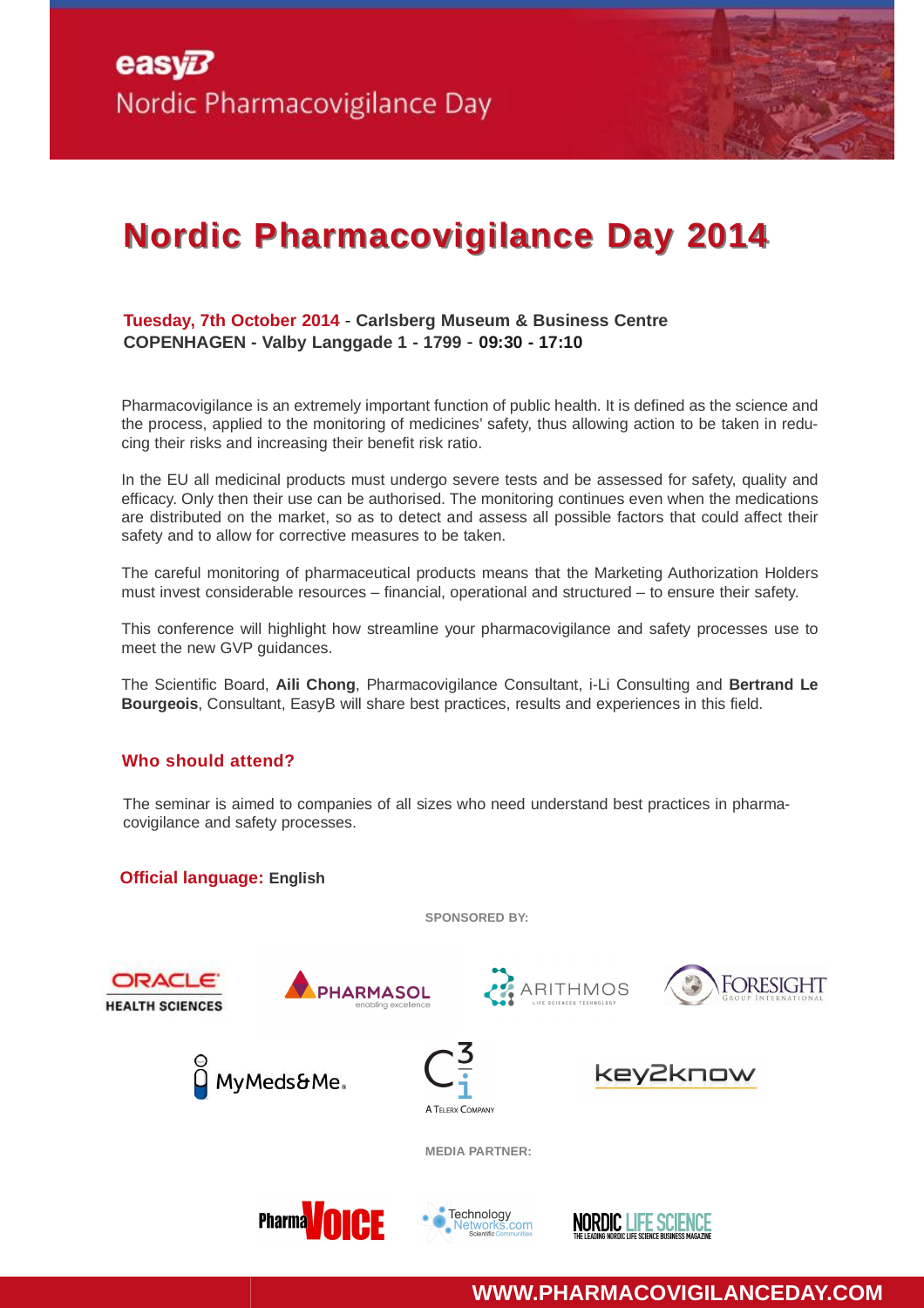## easy $B$ Nordic Pharmacovigilance Day

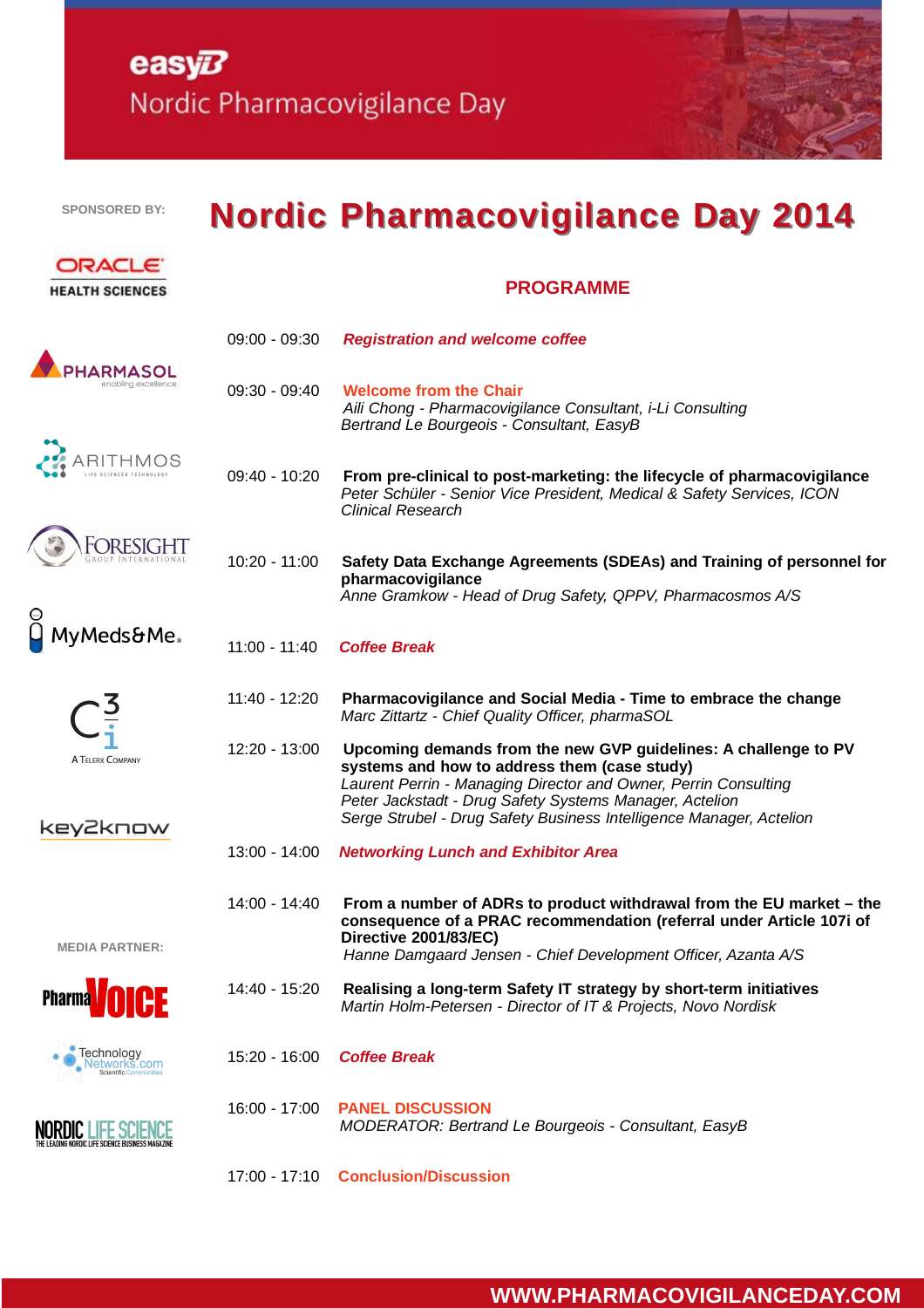# easy $E$ Nordic Pharmacovigilance Day

**Registration**



**SPONSORED BY:**



PHARMASOL

**ARITHMOS** 

FORESIGHT

MvMeds&Me.

In order to attend the Nordic Pharmacovigilance Day, the registration form should be completed and faxed to: **(+39) 035 4501262** or emailed to: **info@easy-b.it** or register and pay online: http://events.lsacademy.it/conferences

### **REGISTRATION FEE**

€ 360,00 **Early Bird** fee by 3rd October 2014 € 420,00 ordinary fee after 3rd October 2014 € 250,00 for Academy, Public Administration, Freelance

*The fee includes: seat at the conference, copy of presentations will be made available by Speakers, informative literature for the day, networking lunch, coffee breaks, organisational assistance from registration to event day (travel, accommodation, etc..), certificate of attendance.*

### **Payment**

Payment should be made **online**, or by **bank transfer** (please see details below), or by mailing a **cheque**, along with the registration form. Upon receipt of payment, the registration will be confirmed. Invoice will be sent following receipt of payment. We couldn't accept late registrations or due to limited conference place available or registrations of roles that are not included in the target of the event.

key2know

A TELERX COMPANY

EasyB S.r.l. Via Roma, 20 - 24022 Alzano Lombardo (BERGAMO) P.IVA 03633040161 Banca Popolare di Vicenza - Filiale di Nese

**IBAN**: IT27H0572852521820570697999

SWIFT: BPVIIT21820

**MEDIA PARTNER:**







**How to reach the Carlsberg Museum & Business Centre - Copenhagen**

For further information, please visit the website:

http://nordic-pharmacovigilanceday.eventify.it/location or:

http://www.visitcarlsberg.dk/business/Pages/Beautifulsettings.aspx

#### **CANCELLATION**

Please note that refunds (70% refund of the registration fee) will only be given if cancellation is received at least one week before the event date. Cancellations will only be valid if made in writing. Transfer of registrations (or name changes) are allowed and should be made in writing within 7 days prior to the event. EasyB reserves the right to postpone or cancel an event, to change the location of an event or to alter the advertised speakers for an event. EasyB is not responsible for any loss or damage as a result of substitution, alteration, postponement or cancellation of an event due to causes beyond its control including without limitation, acts of God, natural disasters, sabotage, accident, trade of industrial disputes, terrorism, or hostilities.